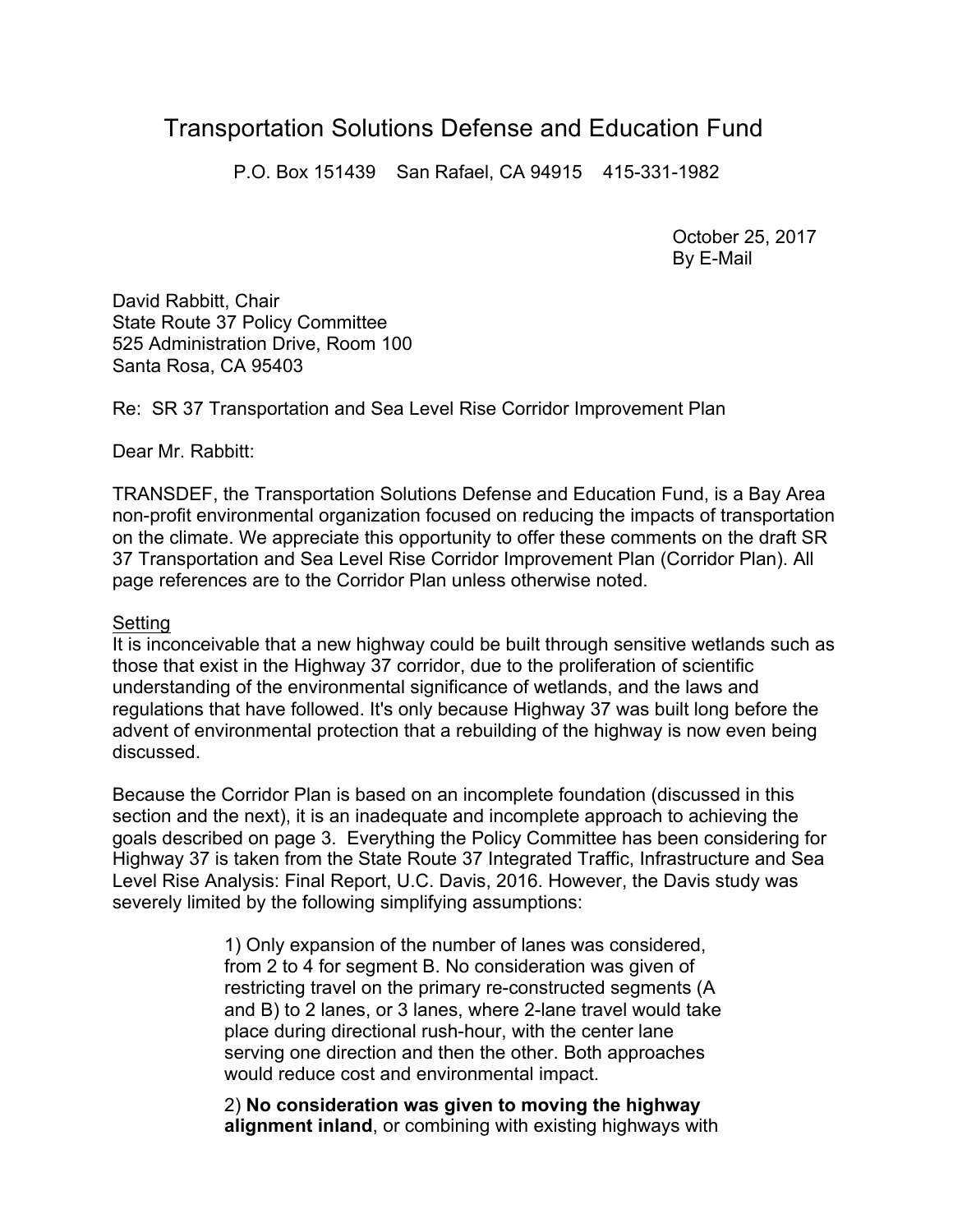less exposure to SLR. This option was discussed in Phase I and was seen as impractical, primarily because it is not typically done. However, Caltrans is currently considering moving SR 1 inland in coastal areas because of regular flooding and slope failure. It is likely that consolidation of vehicle-travel routes inland would be less expensive than adapting shoreline structures to the continuously moving target of SLR and increased storm energy.

3) Similarly, no consideration was given to building a tunnel or bridge structure across San Pablo Bay (at its narrowest point) to provide the travel opportunity, but without retaining an alignment across the marshes. These scenarios were considered in Phase I, but were not included in this Phase.

4) Although transit was considered for multi-modal travel along the corridor, only bus transit was noted. Other forms of transit were briefly discussed, but serious analysis of transit remains to be carried out.

5) SLR is often thought of as a predictably-changing process where impacts will linearly increase with time/SLR. However, impact costs increase faster than the rate of SLR (Boettle et al., 2016), which includes storm-related impacts to areas that were previously unprotected. In CA over the last year (2015- 2016), sea elevations have been up to 10" higher than expected due to the El Nino. This sudden rise in sea levels and increased storminess that accompanies El Nino events means that new areas on the CA shoreline will become exposed faster than expected. This will continue to happen.

6) Finally, analysis was limited to a SLR of 36", a rate of rise of 3-6"/year, and a timeframe of 2075-2100. Although SLR will continue indefinitely, this frame was chosen to provide more familiar sidebars for planners and the public. However, future analyses should consider a broader range of conditions. (Executive Summary, p. 11, emphasis added.)

These assumptions have taken options off the table that are far more environmentally benign. Assumption #2 above is especially concerning, as it confirms that Caltrans is considering a "retreat inland" strategy for another environmentally sensitive corridor, Highway 1. Significantly, that strategy is expected to be less expensive.

In addition, the predictions used for sea level rise are on the low end of scientifically credible projections, due to recent unexpected warming. The April 2017 publication of Rising Seas in California: An Update on Sea-Level Rise Science by the California Ocean Science Trust provides more current projections on page 26. In particular, the maximum 2010 projections are significantly higher.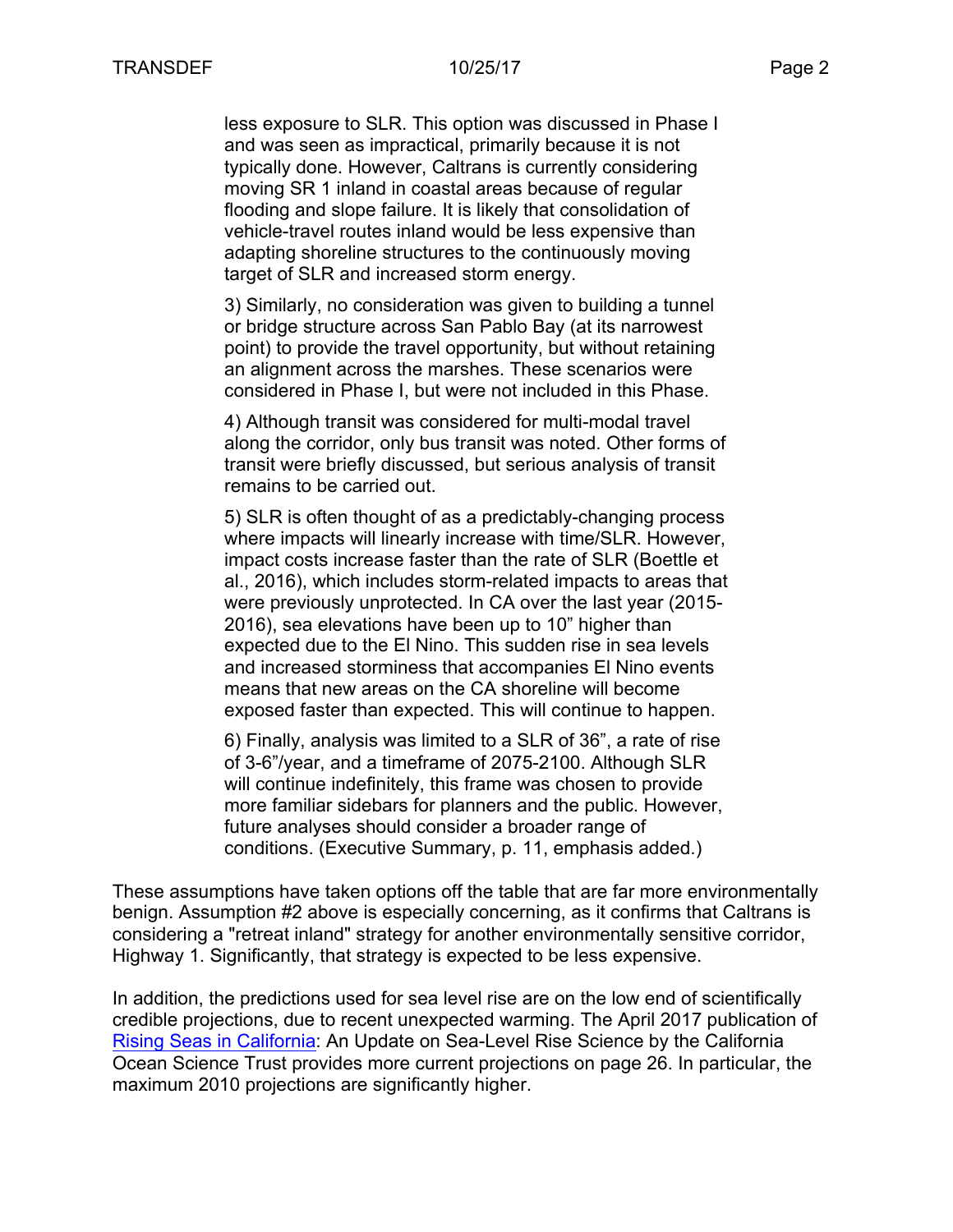Given the fact that no serious study has been made of a "retreat inland" strategy, or of bringing passenger rail to this corridor, it is premature to move forward with the longterm elements of the proposed Corridor Plan.

## Caltrans' Planning

The 2015 Transportation Concept Report for State Route 37 (TCR) had several major flaws. First, it took a tunnel vision approach, seeing the problems as only involving transportation, and entirely ignoring the transportation-land use connection. Second, it completely ignored the cause of sea level rise: increasing levels of greenhouse gases (GHGs). Because the largest source of GHGs in California is motor vehicles, the project's primary purpose of adding capacity for more vehicles will exacerbate SLR. It is the height of unprofessionalism for Caltrans to have ignored this inconsistency with the state's climate policies pertaining to reducing GHG emissions and VMT. On a closely related subject, Caltrans is mistaken:

> There is concern that increasing the number of lanes on any facility creates only temporary congestion relief and in the long run will result in additional travel demand. In the case of SR 37, because of the local geography and environment, the lack of population centers and very limited development along the corridor, building out Segment B to conform to Segments A and C is not expected to significantly increase demand, and could allow HOV/ transit options to be introduced in the corridor. (TCR, p. 25.)

It is clear that the TCR authors do not understand induced demand. The demographic projections for the North Bay are unconstrained by transportation capacity. The issue of concern is not development along Highway 37--it is the development at either end. The 81% projected increase in WB AADT and 76% increase in EB AADT (TCR, p. 15) simply **cannot** occur if the highway is not widened. If land use policies changed, or a new commitment was made to to public transit in response to climate change, the increase in travel demand would not occur, altering the Project Purpose and Need.

The Summary of Key Issues and Strategies included: "Origin/destination data is a first step to determine transit demand." (TCR, p. 27.) Such a study was not performed for the Corridor Plan, however.

### Critique of the Corridor Plan

1. TRANSDEF believes that ongoing traffic congestion is the the motivation to "do something" about Highway 37, despite efforts to characterize the project as sea level rise mitigation. However, considering the Highway 37 problem to be a transportation problem is a misdiagnosis. The current traffic congestion is the direct result of a jobshousing imbalance, caused by a failure of local and regional planning. A transportation "solution" for this problem would only be addressing the symptoms and not the causes of the problem. This is a formula for long-term failure.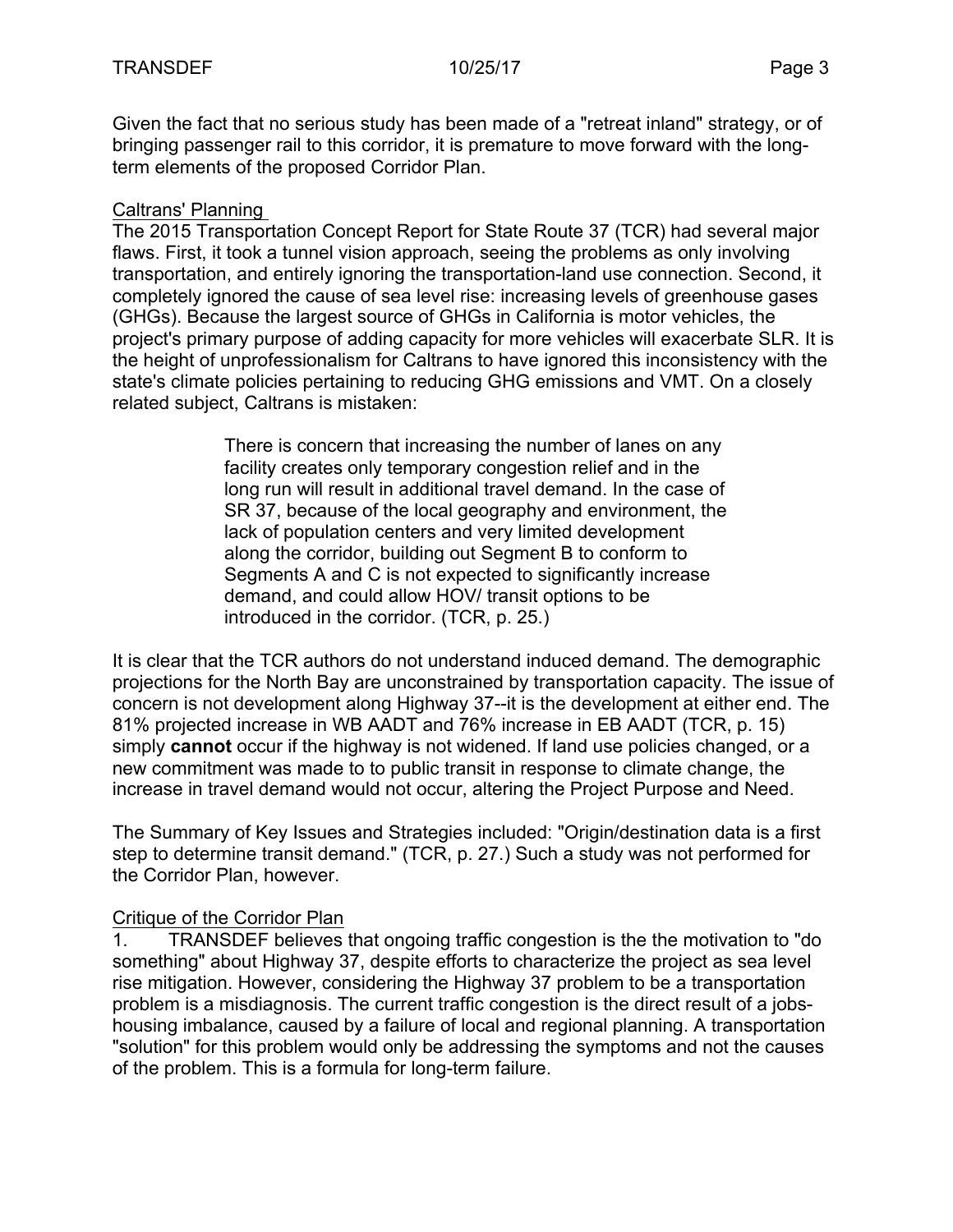2. The analysis of a Retreat strategy was half-baked. Whether future traffic could fit on existing alternate roadways (p. 15) was the only consideration given to a Retreat alternative that would avoid spending many billions of dollars to construct a new causeway across the wetlands. This is insulting to the intelligence of readers of the study, and damning proof that no serious effort was made to consider an alternative. Spending far less money to upgrade SR 116 and SR 12 to freeway status connecting Hwy 101 to I-80 is an alternative that must be evaluated.

3. The reasons given for rejecting a rail alternative (p. 15) do not stand up to scrutiny:

(a). While a rail route might be longer than the existing roadway, it it untrue that travel times would necessarily be longer. Because rail vehicles do not suffer congestion on their own ROW, travel would be much faster than congested road travel (the appropriate comparison, given that congestion is the driver for this project). Second, a rail vehicle on dry land would provide far more reliable travel than a roadway subject to periodic innundation.

(b). The cost projections are grossly out of proportion to recent commuter rail projects. They are closer to BART costs than commuter rail. The final Corridor Plan must provide an appendix documenting the estimates, if they are to be given any credibility. A highway toll should be imposed to fund a rail project and provide a cost differential to induce transit use by drivers. Excerpts of the draft State Rail Plan (See attachment) propose to study and possibly build passenger rail in this corridor. The Corridor Plan should fully support the State Rail Plan proposals.

(c). While portions of the rail alignment do have flooding vulnerabilities, it is far less costly to raise tracks than raise a roadway. It is entirely untrue that " Additionally, there is no real advantage of a rail alternative over roadway improvements in this segment in terms of environmental impacts." (p. 16.) First, the rail ROW is largely not in wetlands. Second, a well-used rail line will have the environmental benefit of reducing GHG emissions, while an expanded roadway will significantly increase GHG emissions. The only reason this false statement could have been put into the Plan is the refusal of highway interests to acknowledge the GHG emissions impact of highway widening.

4. Improved lane drop at SR 121: A major constraint on the flow of traffic in Segment B is the traffic light at SR 121. The roundabout plan, with EB bypass (pp. 23 & 29) would significantly increase the throughput of the intersection, if it can be feasibly constructed while under traffic.

5. Express bus service between transit hubs would be a desirable near-term addition to the corridor.

6. TRANSDEF would support the following near-term solution, if paired with a statelevel commitment to fund passenger rail service in the corridor: A movable barrier to replace the existing fixed median barrier would allow SR 37 to return to its former 3-lane configuration without requiring any additional ROW. Since the travel demand is highly